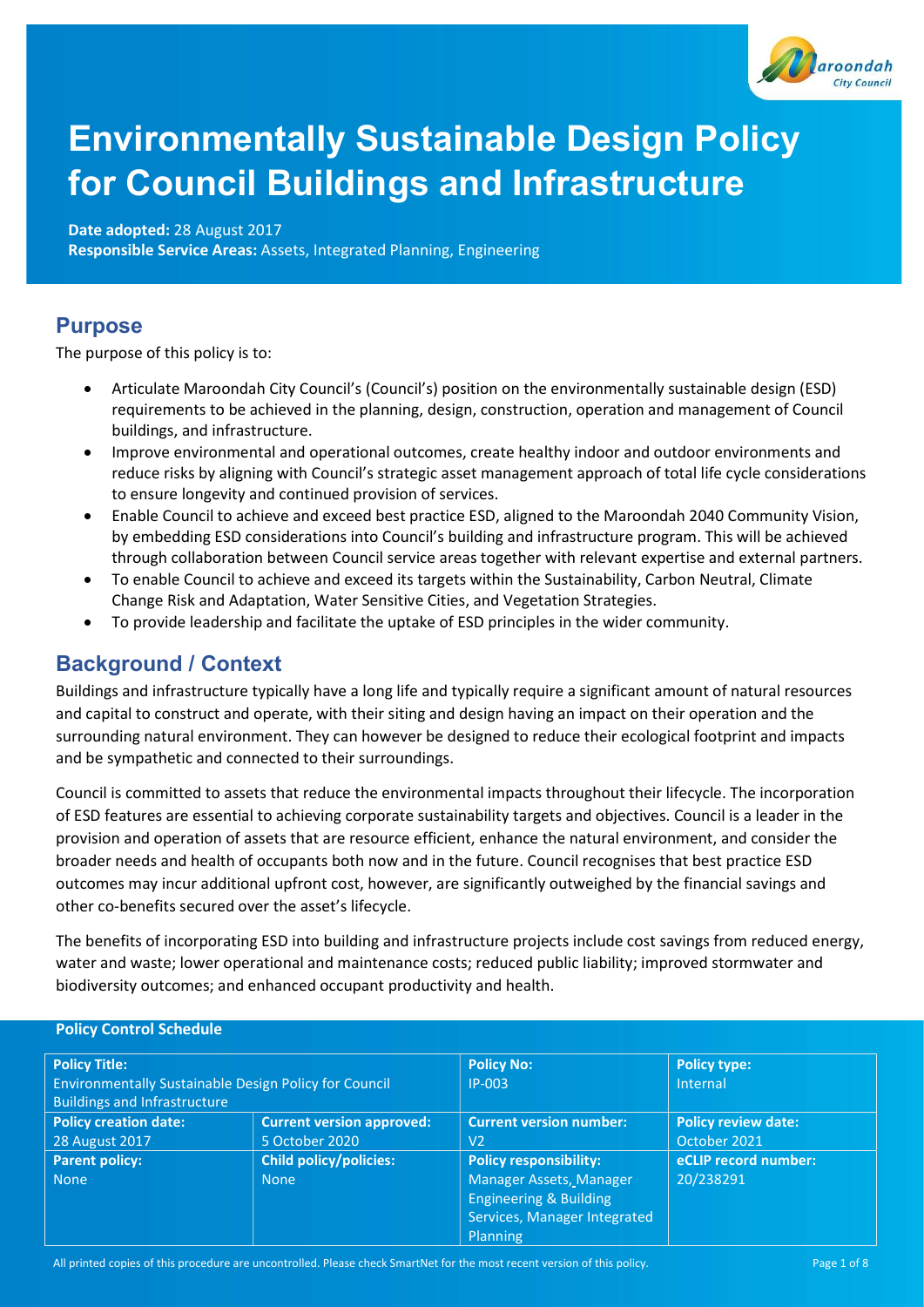Some other co-benefits of incorporating ESD into building and infrastructure projects include:

- Delivering assets that are resilient to the impacts of climate change,
- Enhancing the wellbeing of facility users by connecting the natural and built environment and improving indoor environments for buildings,
- Encouraging the uptake of ESD practices in the wider community,
- Securing ongoing operation efficiencies, through improved asset management and less intensive maintenance regimes,
- Addressing gaps and the absence of minimum requirements in the National Construction Code (NCC) and relevant legislation,
- Reducing reliance on emissions intensive transport modes and facilitating active transport options, and
- Driving the uptake of low impact construction materials and stimulating local markets for recycled products.

### Scope

This policy applies to all projects listed in the Policy Position section (page 5) including:

- New, replacement and renewal of Council buildings including surrounding assets, and
- The design and construction of Council infrastructure including, but not limited to, carparks, footpaths, roads and drainage.

The ESD approach taken and suite of requirements will be relative to the location, use and size of the project. It is for use by Council staff and external stakeholders involved in Council's building and infrastructure projects.

Standards outlined in the Policy Position section are minimum requirements. Innovation and higher standards are sought where additional economic, social, and environmental benefits can be achieved, or where it supports the development of sustainable design technologies and approaches.

Requirements to help meet the objectives are outlined in the ESD Policy Guidelines for Council Buildings and Infrastructure.

# **Objectives**

The following overarching objectives should be achieved for building and infrastructure projects by tailoring the ESD approach to environmental priorities for the site and most effective fit for purpose measures.

### Climate Change Risks

- Prepare for projected future changes in climate by increasing the resilience of buildings and infrastructure.
- Integrate building vulnerability assessment at the design stage for new buildings and renewal with regard to building type, use and location. Identify significant risks to be addressed in building design and construction.
- Identify actions that can provide stand-by power generators for nominated emergency relief centres, improved building performance in extreme weather and incorporate thermal comfort, drainage, and water storage considerations into building retrofit designs.
- Select and use appropriate climate sensitive materials and urban elements.

#### Energy

- Work towards net zero carbon buildings.
- Use passive design principles and energy efficiency to minimise operational energy needs, carbon emissions and peak demand.
- Create comfortable and healthy indoor environments by maximising natural light, indoor planting, passive design and cooling techniques such as night purging, adequate ventilation and fresh air intake.
- Increase the generation of on-site renewable energy to reduce reliance on fossil fuels.
- Encourage the use of innovative technology to monitor and inform occupants of a building's energy usage.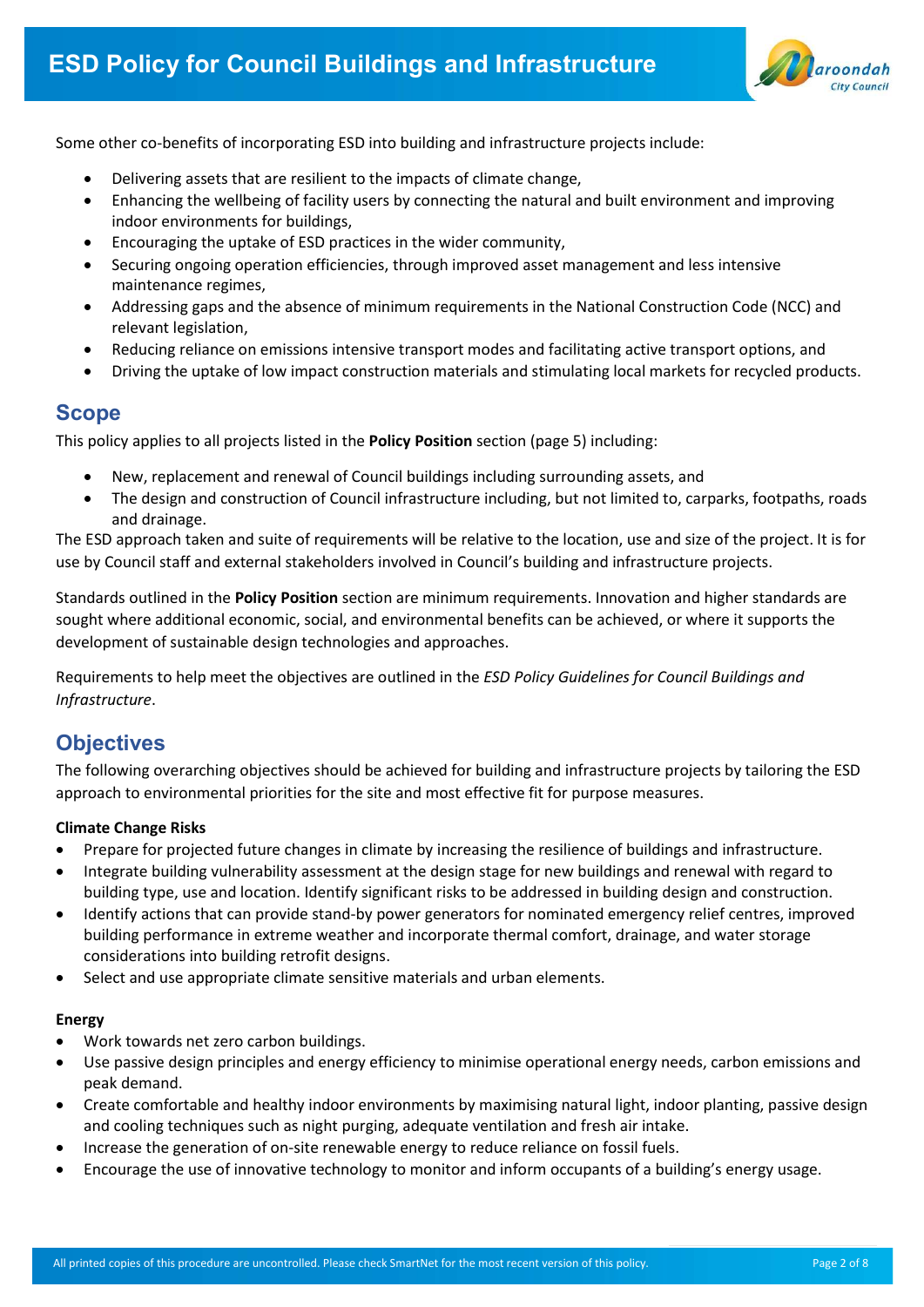

#### Management & Governance

- Integrate ESD into the building and infrastructure project process, beginning at the budgeting and planning stage, through clear communication and collaboration with relevant stakeholders.
- Empower and build capacity of staff to implement this ESD Policy by identifying training needs through the Review, Acknowledgement, Development and Recognition (RADAR) process.
- Apply a whole of life cycle and value for money approach to decision making.
- Encourage innovation and learning through partnerships with external organisations, and participation in projects trialling new technology.
- Facilitate understanding of environmental and ESD outcomes and optimal operation through awareness raising, monitoring, reporting and training.
- Design for future adaptive-reuse of the building ensuring the structure does not become redundant if the original use intentions change.

#### Materials

- Maintain a healthy indoor air environment quality by reducing indoor pollutant levels using non-toxic low volatile organic compound (VOC) materials.
- Encourage responsible sourcing of construction and fit out materials, including reused content, recycled content, certified and recyclable materials.
- Encourage the use of materials with a low embodied carbon such as timber and geopolymer concrete.
- Encourage the use of durable, low-maintenance materials which have long term reusability.

#### Sustainable Transport

- Encourage and promote a shift to sustainable transport modes that reduce greenhouse gas emissions and encourage physical activity through design that increases access and connectivity to encourage growth in public transport usage, cycling and walking.
- Explore innovative parking solutions that consider future needs and new transport trends and technologies (e.g. driverless cars, electric vehicles, car and bike share schemes).

### Urban Ecology

- Ensure that project works minimise impact on open space and create healthy and comfortable outdoor spaces that use vegetation to provide shade, fresh air, cooling, wind and flood protection, address the urban heat island effect and increase amenity.
- Any vegetation removal to be compensated by biomass equivalent.
- Retain, protect, improve and/or add vegetation (on and off-site, vertical and rooftop) to contribute to enhancement of urban cooling and/or habitat provision for local biodiversity.
- Incorporate stormwater capture, retention, reuse and detention options (on and off-site and rooftop) that contribute to enhancing urban cooling, supporting vegetation, and provision of habitat for local biodiversity.

#### Waste

- Maximise the avoidance, reduction, reuse and recycling of materials during demolition, construction and operation of buildings.
- Target a minimum diversion rate of 80% of construction and demolition waste diverted from landfill.
- Target the use of it for purpose recycled content construction materials.

#### Water & Stormwater

- Reduce potable water use.
- Increase fit for purpose alternative water sources.
- Improve stormwater quality, reduce stormwater flow and encourage reuse and passive irrigation for urban greening and cooling
- Plan and design to increase resilience to flooding and drought using an integrated water management approach which addresses water sensitive city objectives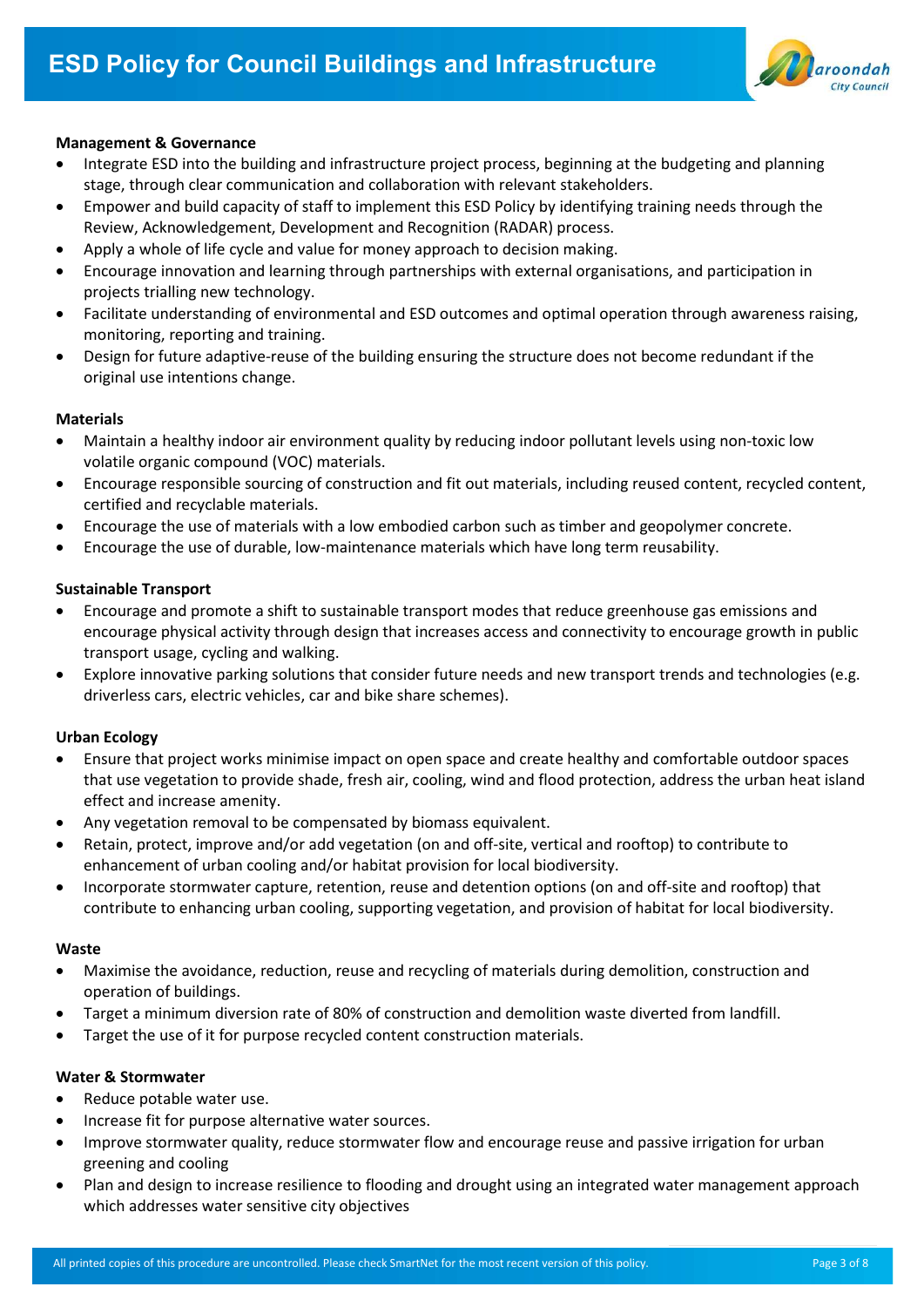

# Policy Principles

To enable decisions to influence outcomes aligned to the intent of this policy the following principles are to be incorporated into decision making:

- Apply best value principles that incorporate total life cycle costs, assess the benefits of action as well as consequences of inaction and consider stakeholder needs.
- Ensure Policy implementation is adequately resourced to achieve Policy standards and objectives and to support staff to further knowledge and expertise. Strive towards allocation of a minimum ESD budget allocation of 10% of the total project cost, as assessed on a project by project basis. ESD measures with a simple payback of 10 years or less are to be implemented.
- Maximise long-term environmental, economic and social benefits, giving high priority to protecting the health of ecosystems on which life and health depends.
- Embrace a collaborative approach for key internal stakeholders, external consultants and partners to jointly drive ESD outcomes, and develop viable options and preferred approaches.
- Ensure transparency in decision making and reporting on outcomes.

### Relationship to the Maroondah 2040 Community Vision

The ESD Policy aligns and responds to the key outcome areas and key directions of Maroondah 2040 as follows:

Key Directions: 5.2, 5.4, 5.5, 5.7, 5.8 Key Directions: 6.2, 6.3, 6.7, 6.8, 6.1 Key Directions: 8.2, 8.7

Community Outcome:  $\vert$  A clean, green and sustainable community Key Directions: 4.2, 4.3, 4.5, 4.6, 4.7, 4.8, 4.9, 4.10 Community Outcome: An accessible and connected community Community Outcome: An attractive, thriving and well built community Community Outcome:  $\vert$  A well governed and empowered community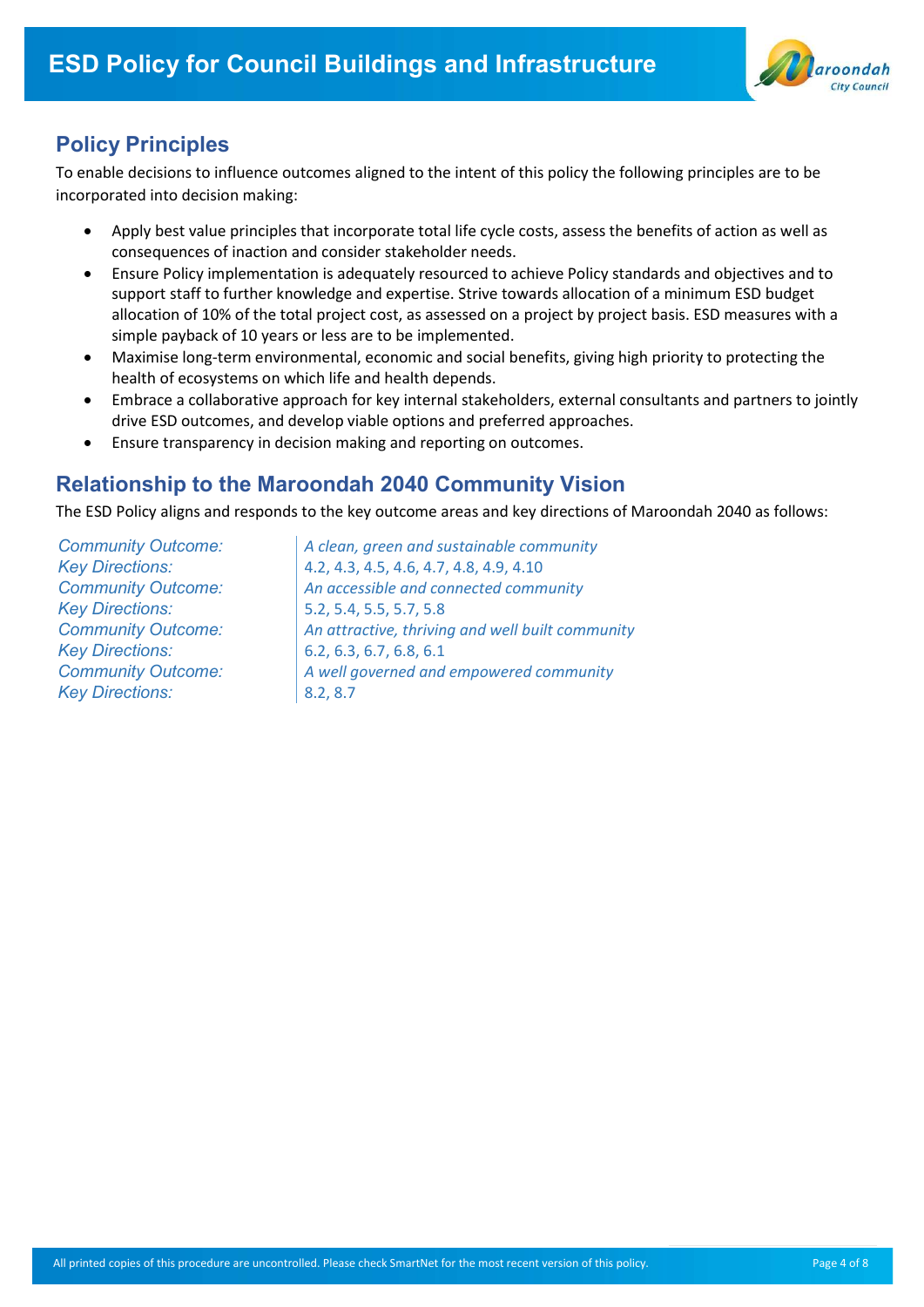

### Policy Position

The requirements, standards and tools in the following table, should be applied to all Council building projects and surrounding assets, and developed in conjunction with the ESD Policy Guidelines for Council Buildings.

| <b>Project type</b>                  | Project size or<br>budget                                    | <b>Report</b><br>requirement at<br>design stage | <b>ESD Target and applicable tools/standards</b>                                                                                                                                                                                                                                                                                                                      |
|--------------------------------------|--------------------------------------------------------------|-------------------------------------------------|-----------------------------------------------------------------------------------------------------------------------------------------------------------------------------------------------------------------------------------------------------------------------------------------------------------------------------------------------------------------------|
|                                      | Over \$5 million                                             | Sustainable<br>Management Plan<br>(SMP)         | Minimum 5 Star (aspiration of 6 star achievement<br>where achievable) certified rating under a current<br>version of the Green Star - Design & As Built rating<br>tool                                                                                                                                                                                                |
| <b>Building -</b><br><b>New</b>      | \$3-5 million                                                | <b>SMP</b>                                      | Minimum 5 Star certified Design and equivalent As<br>Built under the current version of the Green Star<br>rating tool                                                                                                                                                                                                                                                 |
|                                      | \$1-3 million                                                | <b>SMP</b>                                      | Minimum 4 Star certified Design and equivalent<br>As-Built under a current version of the Green Star -<br>Design & As Built rating tool or Built Environment<br>Sustainability Scorecard (BESS) excellence                                                                                                                                                            |
|                                      | Under \$1 million                                            | Sustainable Design<br>Assessment (SDA)          | BESS best practice - excellence                                                                                                                                                                                                                                                                                                                                       |
| <b>Building -</b><br>Renewal/        | >70% change to<br>gross floor area<br>(GFA), or >\$1 million | SDA                                             | <b>BESS</b> excellence                                                                                                                                                                                                                                                                                                                                                |
| renovation                           | 30-70% change to<br>GFA, or <\$1 million                     | <b>SDA</b>                                      | BESS best practice - excellence                                                                                                                                                                                                                                                                                                                                       |
| <b>Building -</b><br><b>Fit outs</b> |                                                              |                                                 | Meet the requirements set out in the ESD Policy<br>Guidelines for Council Buildings for the following:<br>Water Efficiency Labelling and Standards<br>$\bullet$<br>(WELS) scheme specified for water efficient<br>appliances, fittings and fixtures<br>Energy Rating Label specified for electrical<br>$\bullet$<br>appliances<br>Guidance from the materials section |
|                                      | <\$500,000                                                   |                                                 | ESD Checklist where applicable and feasible                                                                                                                                                                                                                                                                                                                           |
| Infrastructure                       | \$500,000-2.5 million                                        | <b>ESD Checklist</b>                            | Meet sustainability objectives/best practice and<br>ESD Checklist where applicable and feasible<br>Reference Green Star Communities Tool Materials<br>Credits                                                                                                                                                                                                         |
|                                      | Over \$2.5 million                                           | <b>SMP</b>                                      | Reference Green Star Communities tool - Materials<br>Credits, and Infrastructure Sustainability rating<br>tool where appropriate and feasible<br>Infrastructure Sustainability (IS v 2) Design and As<br>Built rating tool - Gold rating (certified by ISCA) for<br>projects over \$20 million.                                                                       |

Notes:

- Projects \$2.5 million and over ESD consultant to be engaged
- Projects under \$2.5 million ESD to be addressed by the lead consultant
- Design and Construct, and complex projects to engage Independent Commissioning Agent

### Policy Implementation

Implementation of this policy should begin early in the project planning, such as at the master planning or feasibility stage and flow through to scoping, design, construction and ongoing maintenance and asset management. The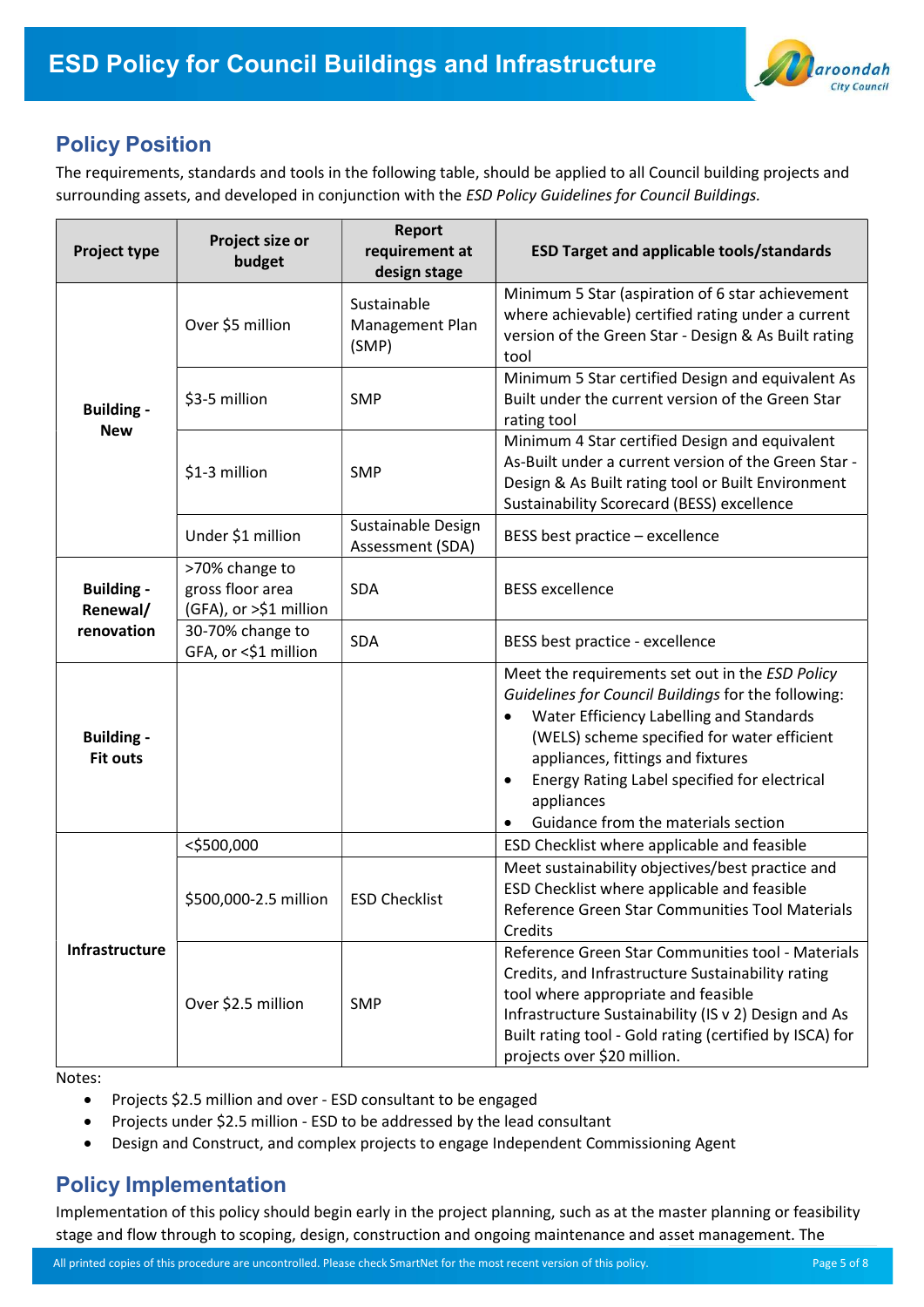

flowchart below includes the main decision points and departments responsible for inclusion of ESD. It should be read and implemented in conjunction with the process and responsibilities outlined in Section 3 of the ESD Policy Guidelines for Council Buildings and Infrastructure.

# Procedural Flowchart

| <b>Scoping and</b><br><b>Business Case</b><br>Lead:<br>Includes: | <b>Create Project Working</b><br>Group that includes<br>relevant service area<br>representatives<br><b>PS</b><br>A, IP, RSA                | $\geq$ | Identify relevant ESD<br>standards and policy<br>requirements<br>PS<br>A, C, IP, RSA                                         | >            | Include ESD allowance<br>for design, construction<br>and commissioning in<br>project budget<br>estimates<br>PS<br>A, IP |              |                                                                                                                              |
|------------------------------------------------------------------|--------------------------------------------------------------------------------------------------------------------------------------------|--------|------------------------------------------------------------------------------------------------------------------------------|--------------|-------------------------------------------------------------------------------------------------------------------------|--------------|------------------------------------------------------------------------------------------------------------------------------|
| Design                                                           | a) Projects \$2.5m &<br>over ESD consultant to<br>be engaged<br>b) Projects under<br>\$2.5m - ESD to be<br>addressed by lead<br>consultant | $\geq$ | Design & construct and<br>complex projects to<br>engage Independent<br><b>Commissioning Agent</b>                            | >            | Sign off ESD scope of<br>works in tender design<br>brief                                                                | >            | Review ESD design<br>proposal against design<br>brief                                                                        |
| Lead:<br>Includes:                                               | PM<br>IP                                                                                                                                   |        | PM<br>А                                                                                                                      |              | PM<br>PWG, PSG, CMT,<br>Council, ICA                                                                                    |              | PM<br>A, IP, RSA, ICA                                                                                                        |
| <b>Contract</b><br>development                                   | Sign off ESD detail<br>design for inclusion in<br>construction tender                                                                      | $\geq$ | Include hold points for<br>ESD components,<br>building tuning period,<br>and commissioning                                   | >            | Include Environmental<br><b>Management Plan</b><br>requirements in<br>construction tender                               | $\geq$       | Ensure that any<br>certifications such as<br><b>Green Star</b><br>requirements are<br>included in the<br>construction tender |
| Lead:<br>Includes:                                               | PM                                                                                                                                         |        | PM<br>FG, IP, ICA                                                                                                            | PM<br>FG, IP |                                                                                                                         | PM<br>FG, IP |                                                                                                                              |
| <b>Construction</b>                                              | ESDC, IP, RSA<br>Implement checks at<br>set milestones to<br>ensure ESD<br>requirements are being<br>included in the works                 | $\geq$ | Ensure that any<br>certifications such as<br><b>Green Star</b><br>requirements are<br>included in the<br>construction tender | $\,>\,$      | <b>Ensure documentation</b><br>for any third party<br>certifications is<br>collected for<br>submission                  | >            | Ensure ESD sign off<br>before practical<br>completion                                                                        |
| Lead:<br>Includes:                                               | PM.<br>C, ESDC, ICA                                                                                                                        |        | PM.<br>C, ESDC, ICA                                                                                                          |              | PM<br>C, ESDC, ICA, Co                                                                                                  |              | PM<br>A, C, Co, IP, RSA, ICA                                                                                                 |
| Commissioning,<br>tuning and<br>handover                         | 12 months<br>commissioning and<br>building tuning to<br>include ESD<br>performance and<br>handover                                         | $\geq$ | Develop an As-Built<br>summary building<br>users guide and<br>maintenance manual                                             | $\mathbf{L}$ | Provide information<br>and training for Facility<br>Managers and user<br>groups for optimal ESD<br>performance          | $\,$         | Monitor and report on<br><b>ESD</b> implementation<br>and the ESD<br>performance of the<br>building                          |
| Lead:<br>Includes:                                               | PM, A<br>C, ESDC, ICA                                                                                                                      |        | PM, A<br>C, ESDC, ICA                                                                                                        |              | PM<br>A, IP, CM, ESDC, FM,<br>UG                                                                                        |              | PM<br>A, IP, CM, ESDC, FM,<br>UG                                                                                             |

Responsible parties – A: Assets; C: Consultant; Co: Contractor; CM: Communications & Marketing; ESDC: ESD Consultant; FG: Finance & Governance; FM: Facility managers; ICA: Independent Commissioning Agent; IP: Integrated Planning; PM: Project manager; PS: Project sponsor; PSG: Project Steering Group; PWG: Project Working Group; RSA: Relevant service areas; UG: User groups.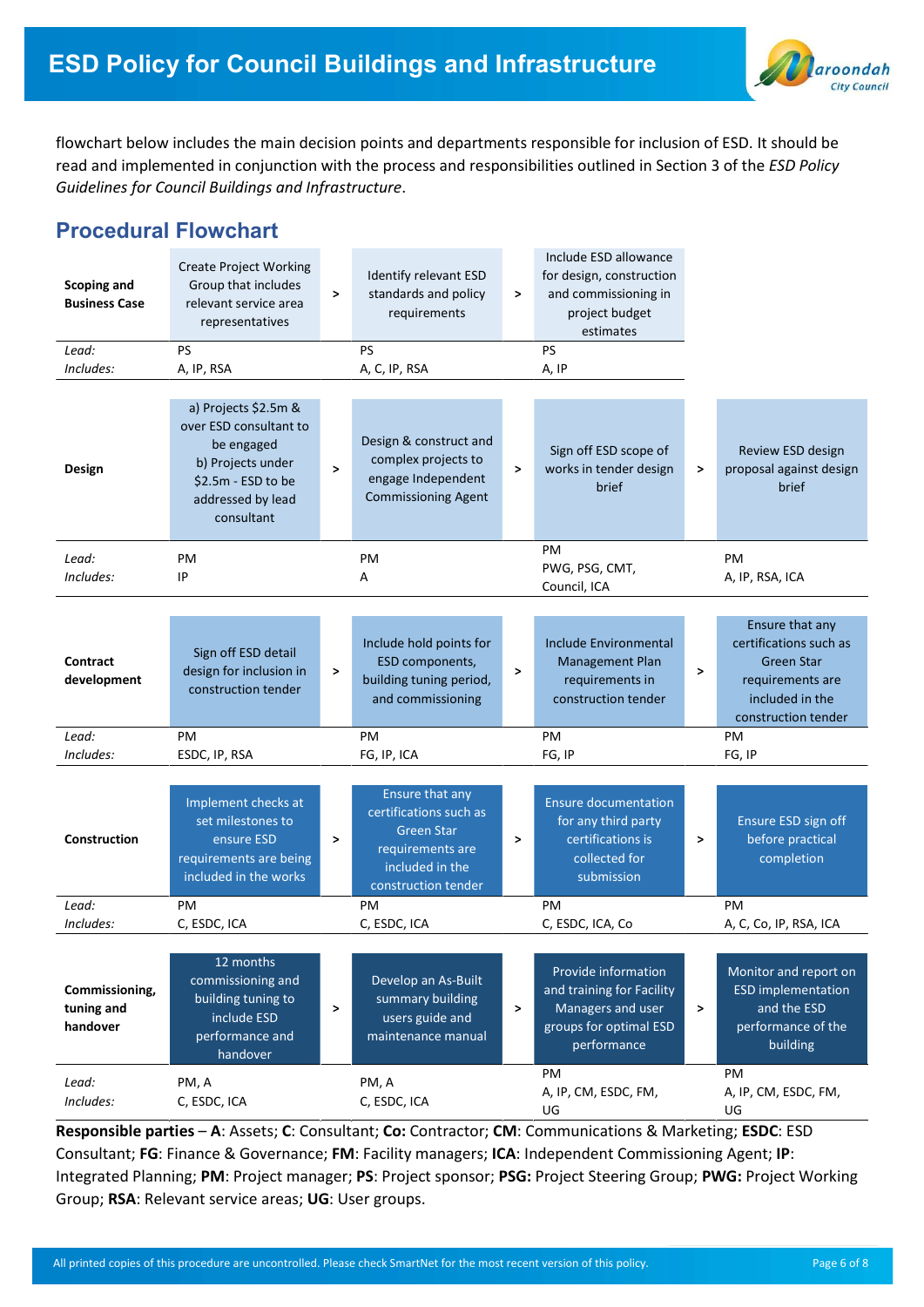

# Related Legislation

There is no overarching regulation or legislation for ESD to be included in buildings and surrounding assets, and infrastructure, however the following State Government plans and framework provide overarching support for this work:

- Plan Melbourne 2017
- Protecting Victoria's Environment Biodiversity 2036
- Victoria's Climate Change Adaptation Plan 2017-2020
- Victoria's Climate Change Framework
- Water for Victoria
- State Planning Policy Framework (SPPF) within the Maroondah Planning Scheme and its iterations in the Local Planning Policy Framework (LPPF) of the Scheme (if triggered).

### Relevant Council policies, strategies, procedures and guidelines

| Maroondah 2040: Our future together               | Open Space Policy and Strategy 2016   |  |  |  |
|---------------------------------------------------|---------------------------------------|--|--|--|
| <b>Council Plan 2017 - 2021</b>                   | Sites of Biological Significance 1997 |  |  |  |
| <b>Annual Budget</b>                              | Sustainability Strategy 2016-2020     |  |  |  |
| Asset Management Policy and Strategy 2014         | Tree Maintenance Guidelines 2017      |  |  |  |
| Carbon Neutral Strategy 2014-2021                 | Tree Planting Guidelines 2017         |  |  |  |
| <b>Community Engagement Policy 2015</b>           | Tree Policy 2017                      |  |  |  |
| Draft Climate Change Risk and Adaptation Strategy | Tree Protection Guidelines 2017       |  |  |  |
| Habitat Corridors Strategy 2005                   | Water Sensitive City Strategy 2015    |  |  |  |
| Infrastructure and Landscape Guidelines 2008      | Vegetation Strategy 2020-2030         |  |  |  |
| Biodiversity in Maroondah 2020                    |                                       |  |  |  |

### **Glossary**

Asset: Within Maroondah City Council assets are managed by Council on behalf of the community to provide a broad range of services. Assets are a physical component of a facility, which has value, enables services to be provided, and has an economic life of greater than 12 months. Some of these asset types are buildings, carparks, parks and reserves, stormwater drainage pipes and structures and furniture and equipment.

BESS: an online sustainability assessment tool developed by the Council Alliance for a Sustainable Built Environment (CASBE), an alliance of Victorian Councils working to improve the sustainability of the built environment, to assess the sustainability of building projects at the design stage.

Best practice: In the context of this policy best practice is defined as a combination of commercially proven techniques, methodologies and systems, appropriate to the scale of development and site-specific opportunities and constraints, which are demonstrated and locally available and have already led to optimum ESD outcomes. Best practice in the built environment encompasses the full life of the build.

Council buildings and surrounding assets: Council buildings and surrounding assets are assets managed by Council on behalf of the community to provide a broad range of services including leisure services, community services, arts and cultural services, aged services, children's services. The surrounding assets are the carparks, paths and open space that can be impacted by and/or contribute to the building project.

Ecological Footprint: The amount of biologically productive land and water needed to produce all the resources consumed by a person, population, or activity and to absorb the waste produced, including greenhouse gas emissions. The ecological footprint for Australians is 9.3 global hectares per person, while the planet's resources will only allow 1.7 global hectares per person.

Environmentally Sustainable Design (ESD): Building design that seeks to improve building performance, reduce environmental impacts, resource use and waste and create healthy environments for occupants.